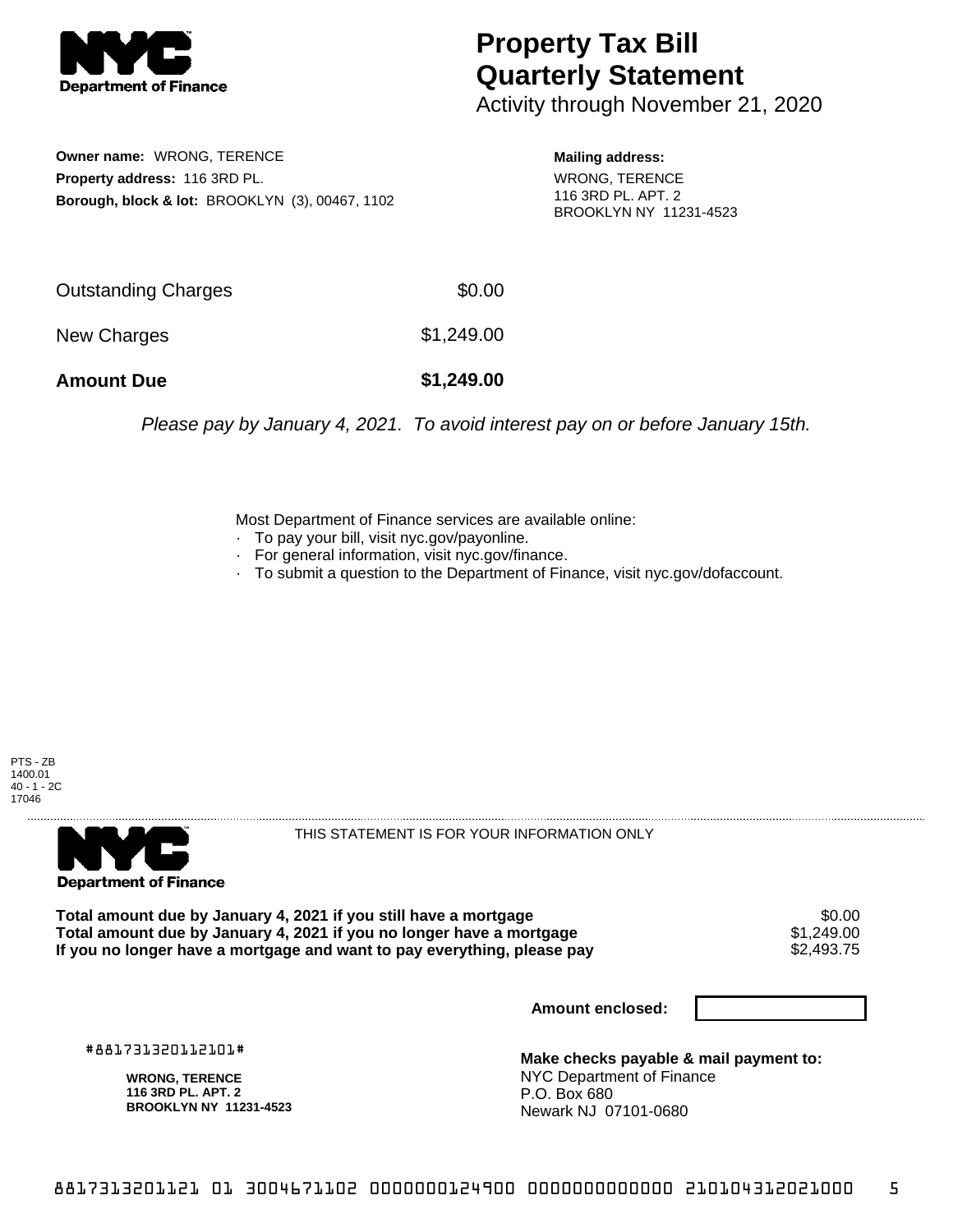

| <b>Billing Summary</b>                                                     | <b>Activity Date Due Date</b> |                     | <b>Amount</b> |
|----------------------------------------------------------------------------|-------------------------------|---------------------|---------------|
| Outstanding charges including interest and payments                        |                               |                     | \$0.00        |
| Finance-Property Tax                                                       |                               | 01/01/2021          | \$1,291.68    |
| <b>Adopted Tax Rate</b>                                                    |                               |                     | $$-42.68$     |
| <b>Total amount due</b>                                                    |                               |                     | \$1,249.00    |
| <b>Tax Year Charges Remaining</b>                                          | <b>Activity Date</b>          | <b>Due Date</b>     | Amount        |
| <b>Finance-Property Tax</b>                                                |                               | 04/01/2021          | \$1,291.68    |
| <b>Adopted Tax Rate</b>                                                    |                               |                     | $$-42.68$     |
| Total tax year charges remaining                                           |                               |                     | \$1,249.00    |
| If you pay everything you owe by January 4, 2021, you would save:          |                               |                     | \$4.25        |
| How We Calculated Your Property Tax For July 1, 2020 Through June 30, 2021 |                               |                     |               |
|                                                                            |                               | Overall             |               |
| Tax class 2C - Coop Or Condo 2-10 Res Units                                |                               | <b>Tax Rate</b>     |               |
| Original tax rate billed                                                   |                               | 12.4730%            |               |
| New Tax rate                                                               |                               | 12.2670%            |               |
| <b>Estimated Market Value \$541,442</b>                                    |                               |                     |               |
|                                                                            |                               |                     | <b>Taxes</b>  |
| <b>Billable Assessed Value</b>                                             |                               | \$41,423            |               |
| <b>Taxable Value</b>                                                       |                               | \$41,423 x 12.2670% |               |
| <b>Tax Before Abatements and STAR</b>                                      |                               | \$5,081.36          | \$5,081.36    |
| Annual property tax                                                        |                               |                     | \$5,081.36    |
| Original property tax billed in June 2020                                  |                               |                     | \$5,166.72    |
| <b>Change In Property Tax Bill Based On New Tax Rate</b>                   |                               |                     | $$-85.36$     |

**NEW LAW:** To learn about Local Law 147, which requires residential buildings with three or more units to create a policy on smoking and share it with current and prospective tenants, visit www.nyc.gov/health/tobaccocontrol.

Please call 311 to speak to a representative to make a property tax payment by telephone.

## **Home banking payment instructions:**

- 1. **Log** into your bank or online bill pay website.
- 2. **Add** the new payee: NYC DOF Property Tax. Enter your account number, which is your boro, block and lot, as it appears here: 3-00467-1102 . You may also need to enter the address for the Department of Finance. The address is P.O. Box 680, Newark NJ 07101-0680.
- 3. **Schedule** your online payment using your checking or savings account.

## **Did Your Mailing Address Change?**

If so, please visit us at **nyc.gov/changemailingaddress** or call **311.**

When you provide a check as payment, you authorize us either to use information from your check to make a one-time electronic fund transfer from your account or to process the payment as a check transaction.